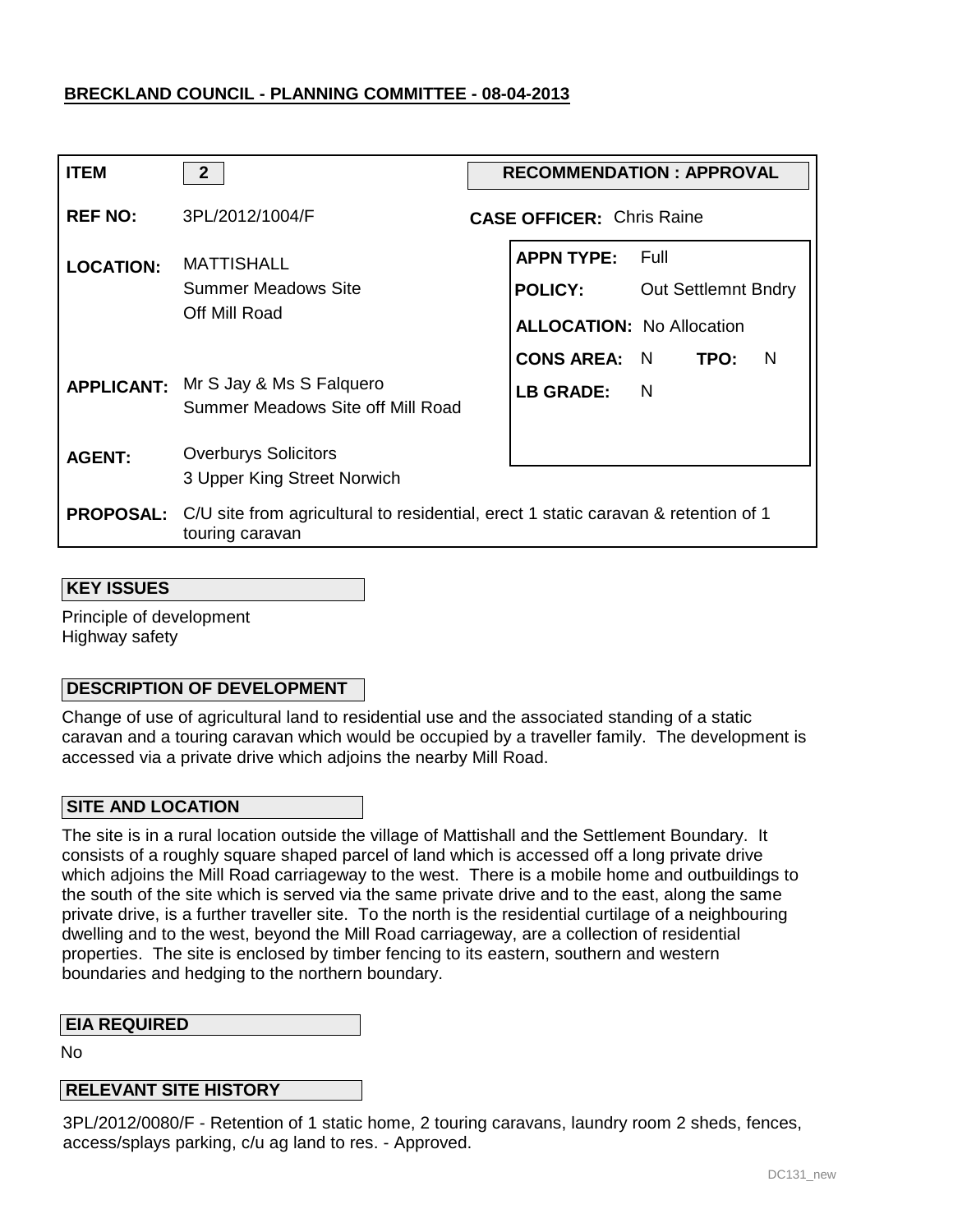3PL/2010/0223/F - Retention of mobile unit for 1 travellers family permanent residential occupation & caravan for family room - Approved 3PL/2009/1112/F - Retention of mobile home - Refused 3PL/2006/1526/F - Siting of mobile home (renewal) - Temporary Approval 3PL/2002/0517/F - Mobile home (retrospective application) - Temporary Approval

## **POLICY CONSIDERATIONS**

The following policies of the adopted Breckland Core Strategy and Development Control Policies and the adopted Site Specific Policies and Proposals Document, including the Proposals Maps, have been taken into consideration in the determination of this application. The provisions of the National Planning Policy Framework have also been taken into account, where appropriate

- CP.02 The Travelling Community
- DC.01 Protection of Amenity
- DC.12 Trees and Landscape
- DC.16 **Design**
- NPPF Planning Policy for Traveller Sites

### **CONSULTATIONS**

### **MATTISHALL P C -**

The Parish Council objects to this application as it is outside the settlement boundary. The Parish Council does not wish to see an expansion of the site as it is inappropriate for this sort of development

## **NORFOLK COUNTY COUNCIL HIGHWAYS**

In response to an earlier application on the adjacent site (3PL/2012/0080) concerns were raised regarding additional development being served by Mill Road, but at the time it was felt that adverse comment could be difficult to substantiate. However, this application seeks to add a further residential plot served off Mill Road and I consider the additional movements will further increase the likelihood for vehicles to meet on this narrow section of Mill Road, add to vehicle conflict and result in additional vehicles mounting the highway verge to facilitate passing. The proposed development intends to create one permanent residential gypsy pitch it is generally accepted such development is likely to engender similar levels of traffic movements to that of a permanent residential dwelling, namely some 8 - 10 weekday movements per unit. Given the location of the site and the local services that exist in Mattishall I consider the majority of vehicle movements generated by this development are likely to leave the site and head south, and return to the site by the same route. I am of the opinion that to facilitate additional development Mill Road is in need of works in order to provide dedicated passing provision and therefore should your Authority be minded to support this application I would want to see the applicant fund some localised carriageway widening on the section of Mill Road to the south of the site to provide a passing area. Such works would require the applicant to enter into a legal agreement with the Highway Authority to ensure the works are designed and constructed to the specification of the Highway Authority. Should the applicant be accepting to this I would recommend conditions be appended to any subsequent permission.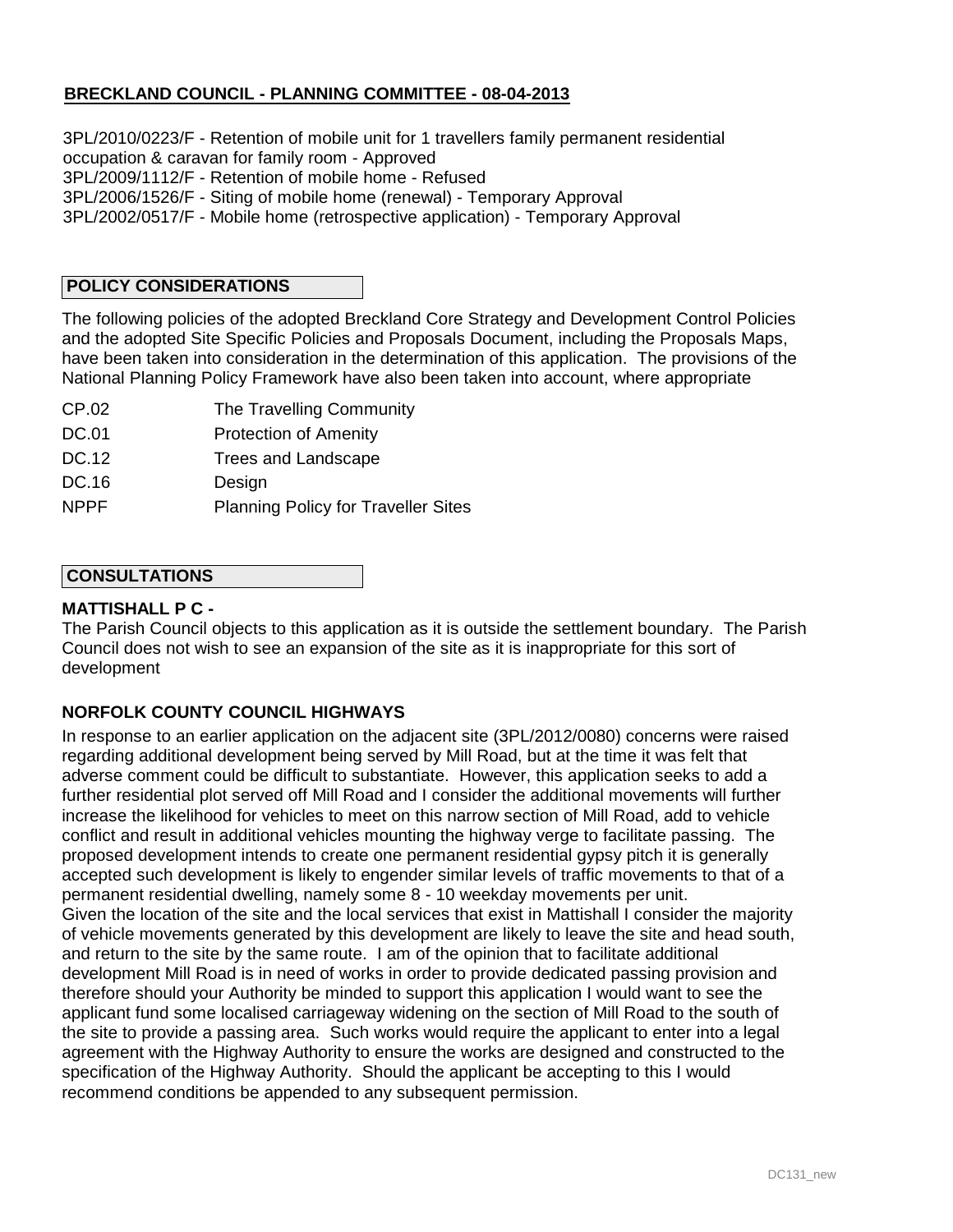### **ENVIRONMENTAL HEALTH OFFICERS**

No objection.

### **MATTISHALL SOCIETY**

Strongly object to the change of use of yet further agricultural land in Mill Road, Mattishall. For some years, this area has been blighted by temporary buildings and caravans and the Society considers that further development of this sort is unfair to those with permanent dwellings in Mill Road.

### **ENVIRONMENTAL PLANNING - No Comments Received**

### **REPRESENTATIONS**

Objections have been received, a summary of which is as follows:

Increased traffic; outside of the Settlement Boundary for Mattishall; it would set a precedent for similar proposals in the future; not allocated for this purpose by Breckland C ouncil; make it difficult to sell properties in the future; detrimental to the character of the area; unacceptable noise from the on-site generator; floodlights on site are harmful and travellers should be treated in the same way as others by the planning process.

### **ASSESSMENT NOTES**

\* This application is referred to the Planning Committee at the request of the Ward **Representative** 

Principle of Development

\* Proposals for Gypsy and Traveller sites should be determined in accordance with Government policy contained in Planning Policy for Traveller Sites which was issued in March 2012, to be read in conjunction with the National Planning Policy Framework (NPPF) and relevant local planning policy including Policy CP2 of the adopted Breckland Core Strategy.

\* Planning Policy for Traveller Sites sets out the Government's aims in respect of traveller sites, and these are as follows:

- that local planning authorities should make their own assessment of need for the purposes of planning;

- to ensure that local planning authorities, working collaboratively, develop fair and effective strategies to meet need through the identification of land for sites;

- to encourage local planning authorities to plan for sites over a reasonable timescale;

- that plan-making and decision-taking should protect Green Belt from inappropriate development;

- to promote more private traveller site provision while recognising that there will always be those travellers who cannot provide their own sites;

- that plan-making and decision-taking should aim to reduce the number of unauthorised developments and encampments and make enforcement more effective

for local planning authorities to ensure that their Local Plan includes fair, realistic and inclusive policies;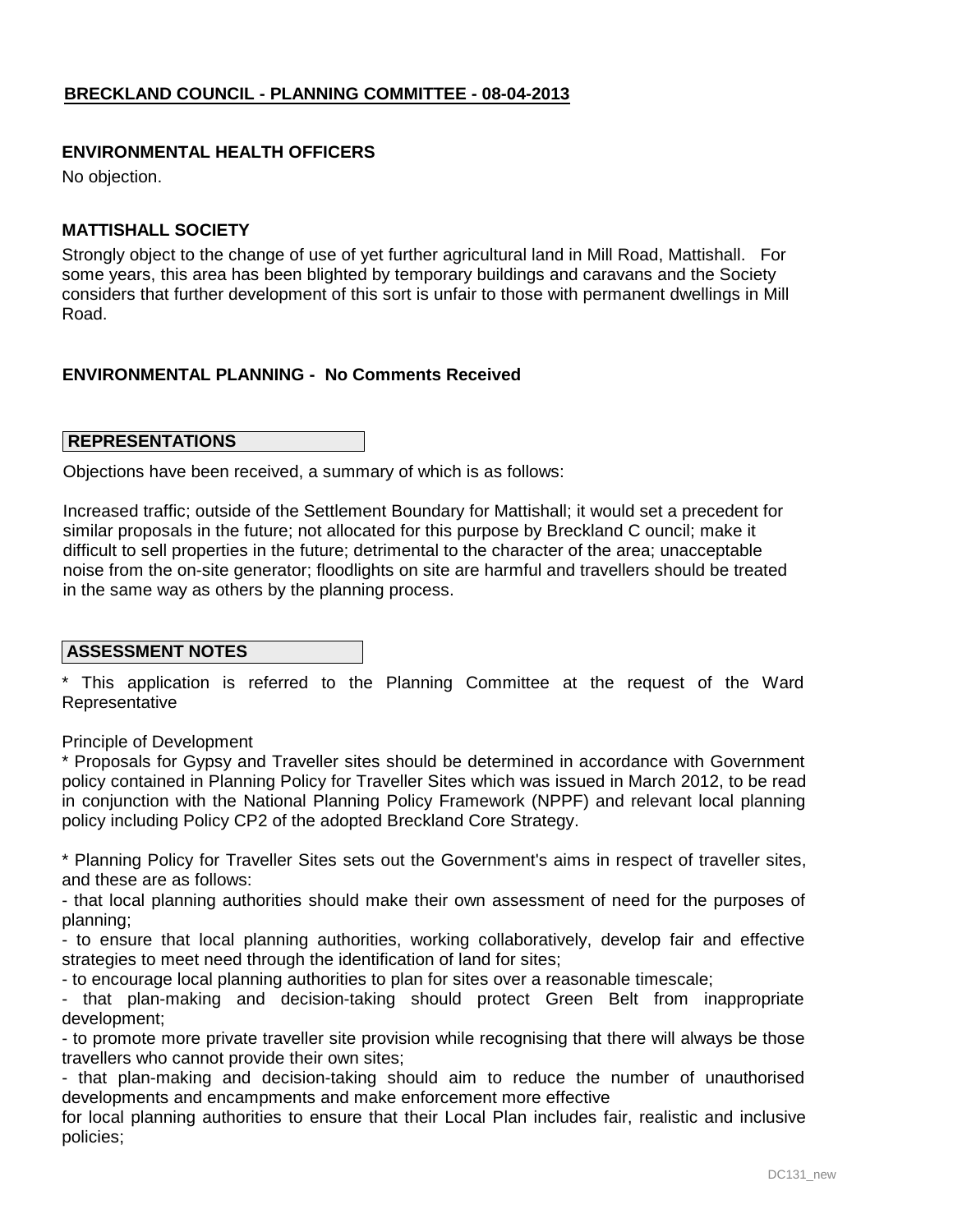- to increase the number of traveller sites in appropriate locations with planning permission, to address under provision and maintain an appropriate level of supply;

- to reduce tensions between settled and traveller communities in plan-making and planning decisions;

- to enable provision of suitable accommodation from which travellers can access education, health, welfare and employment infrastructure;

- for local planning authorities to have due regard to the protection of local amenity and local environment.

\* In respect of the Local Planning Authority decision-making process, the following points are considered to be particularly relevant:

- the existing level of local provision and need for sites;

- the availability (or lack) of alternative accommodation for the applicants;

- other personal circumstances of the applicant;

- that the locally specific criteria used to guide the allocation of sites in plans or which form the policy where there is no identified need for pitches/plots should be used to assess applications that may come forward on unallocated sites;

- that they should determine applications for sites from any travellers and not just those with local connections

\* Local planning authorities should strictly limit new traveller site development in open countryside that is away from existing settlements or outside areas allocated in the development plan. Local planning authorities should ensure that sites in rural areas respect the scale of, and do not dominate the nearest settled community, and avoid placing an undue pressure on the local infrastructure.

\* When considering applications, local planning authorities should attach weight to the following matters:

- effective use of previously developed (brownfield), untidy or derelict land;

- sites being well planned or soft landscaped in such a way as to positively enhance the environment and increase its openness;

- promoting opportunities for healthy lifestyles, such as ensuring adequate landscaping and play areas for children;

- not enclosing a site with so much hard landscaping, high walls or fences, that the impression may be given that the site and its occupants are deliberately isolated from the rest of the community

\* On a local level, Policy CP2 of the adopted Breckland Core Strategy states that within the period up to 2011 a permanent site for 15 pitches will be allocated along the A11 corridor via either the Site Specifics Policies and Proposals Development Plan Document or Area Action Plan dependent on location, and goes on to set out the criteria which would be used to identify suitable sites, these being as follows:

- The site is within reasonable distance to facilities and supporting services;

- The site is properly serviced;

- The site will not have an adverse impact on the character and appearance of the surrounding landscape.

Preference will be given to previously developed land or vacant and derelict land.

\* It is evident that local policy is consistent with national planning policy guidance and it is considered that the key issues relate to the availability of sites, scale in the rural locality and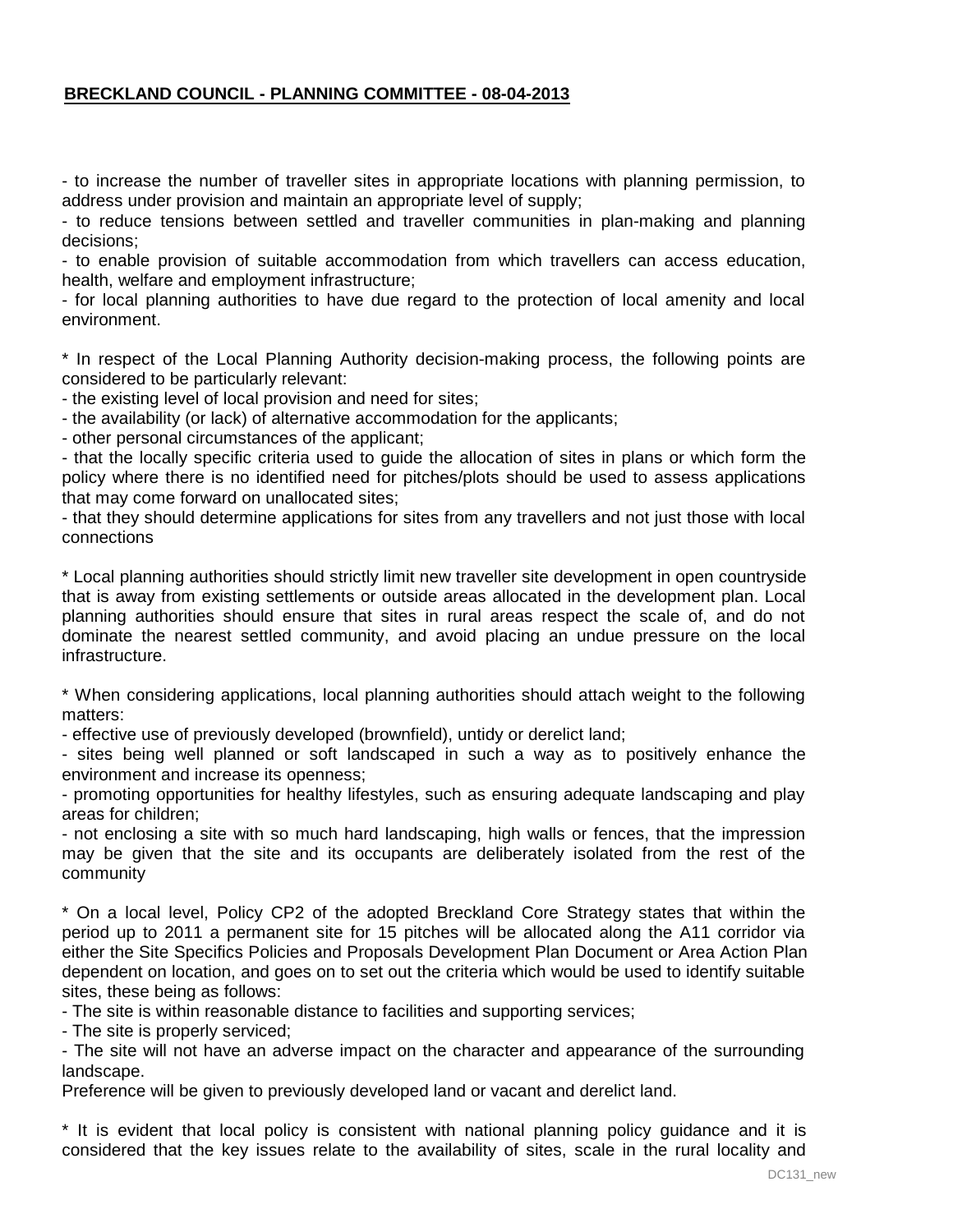whether the site would have appropriate access to key local services and facilities eg schools, shops etc.

\* Firstly, it is evident from the application documents that the applicants are from the travelling community and fall within the planning definition of gypsy or traveller. They have ceased travelling so as to provide a permanent base to meet the educational needs of three of their four children who attend the nearby Mattishall Primary School, which is confirmed as a justifiable reason to cease travelling yet still be considered a traveller or gypsy for the purposes of planning decisions as set out in the aforementioned document Planning Policy for Traveller Sites.

\* Secondly, the Authority has not provided such a site via the Site Specifics Policies and Proposals Development Plan Document and the relevant Area Action Plan has yet to be formulated. Therefore it is clear that Breckland District Council does not have an adequate supply of available sites. In light of this acknowledged shortfall, it is considered appropriate in principle to consider this site for use by a travelling family.

\* Thirdly, having accepted that there is a shortfall, it is necessary to ensure that the site in question is suitably located.

\* The site is close to the village of Mattishall, which is defined as a Service Centre within Policy SS1 of the Breckland Core Strategy. This means that the site has access to a significant range of local facilities and supporting services.

\* The site is set back and well screened from Mill Road which means that the static caravan and touring caravan are not unduly prominent within the rural landscape.

\* In summary, it is considered that, in the light of the Local Planning Authority having no available sites, despite there being an acknowledged need, this site is appropriately located to cater for the needs of the qualifying travelling family who have sought permission and would not cause undue harm to the character and appearance of the area.

### Highway Safety

\* The Highway Authority has raised concerns regarding the ability of Mill Road to cater for the additional vehicle movements which would be brought about as a result of this development, by virtue of its restricted width. In order to address this concern, it is considered necessary for the applicant to provide some localised carriageway widening on the section of Mill Road heading south towards the village of Mattishall. If this course of action is pursued, appropriate planning conditions will be required in relation to the necessary upgrades.

#### Other issues

\* The structures are sufficiently distanced from any other properties so as not to compromise light, outlook or privacy or lead to unacceptable noise and disturbance, given the residential use proposed.

### **Conclusion**

\* It is considered that the site is acceptable in strategic terms and would not cause undue harm to the amenities of the locality and the application is therefore recommended for approval.

 **RECOMMENDATION Planning Permission**